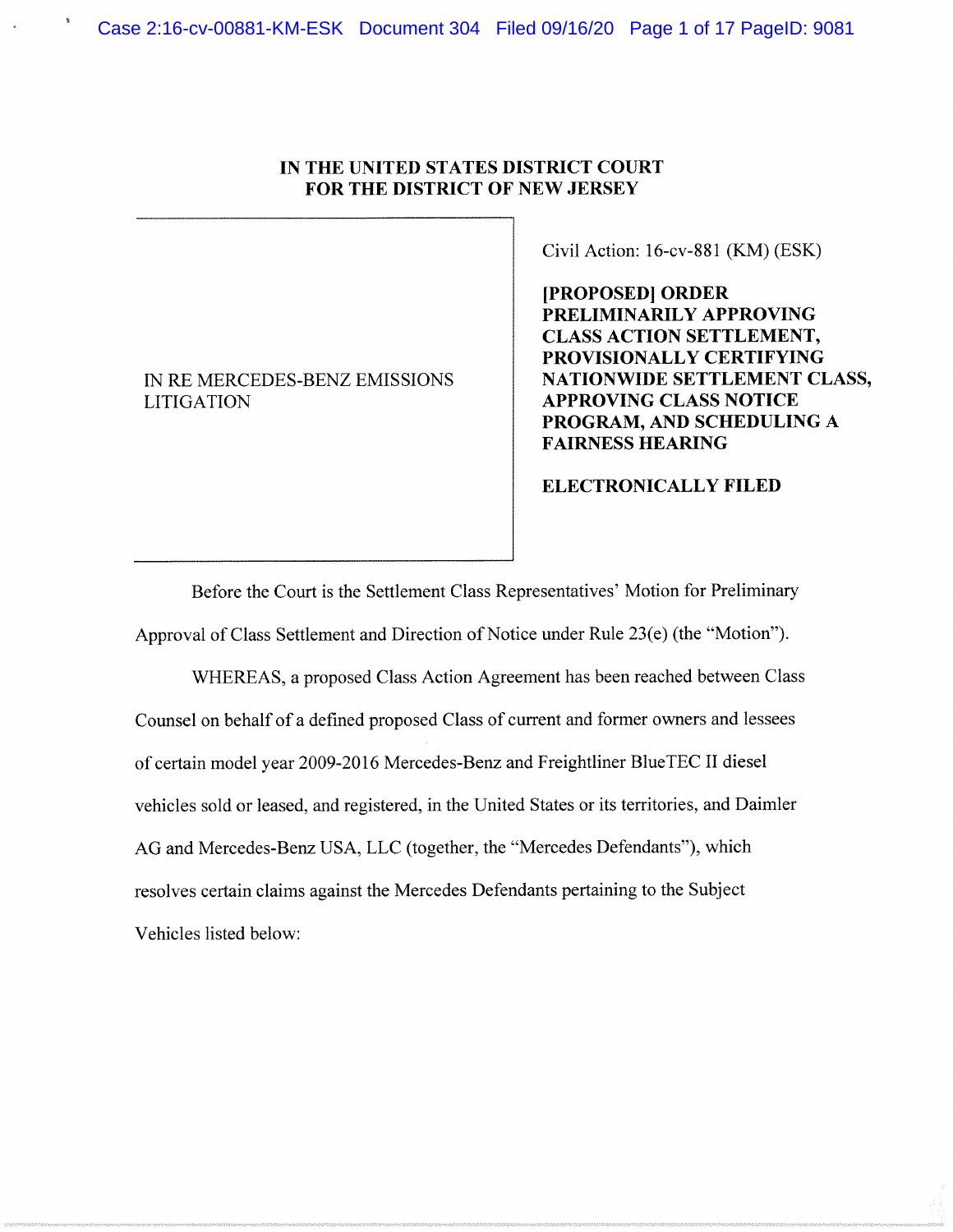$\mathbf{Y}$ 

| <b>BlueTEC II Diesel Vehicles</b>          |                              |  |
|--------------------------------------------|------------------------------|--|
| <b>MODEL</b>                               | <b>MODEL</b><br><b>YEARS</b> |  |
| E <sub>250</sub>                           | 2014-2016                    |  |
| E350                                       | 2011-2013                    |  |
| GL320                                      | 2009                         |  |
| GL350                                      | 2010-2016                    |  |
| GLE300d                                    | 2016                         |  |
| GLE350d                                    | 2016                         |  |
| <b>GLK250</b>                              | 2013-2015                    |  |
| ML250                                      | 2015                         |  |
| ML320                                      | 2009                         |  |
| ML350                                      | 2010-2014                    |  |
| R320                                       | 2009                         |  |
| R350                                       | 2010-2012                    |  |
| S350                                       | 2012-2013                    |  |
| Mercedes-Benz<br>Freightliner<br>or        |                              |  |
| Sprinter (4-cylinder)                      | 2014-2016                    |  |
| Mercedes-Benz<br>Freightliner<br><b>OT</b> |                              |  |
| Sprinter (6-cylinder)                      | 2010-2016                    |  |

WHEREAS, the Mercedes Defendants have also entered separate agreements with the United States Department of Justice ("DOJ") on behalf of the Environmental Protection Agency ("EPA"), and the State of California by and through the California Air Resources Board ("CARB") and California's Office of the Attorney General ("CA AG"), which provide modifications and extended warranties for the Subject Vehicles pursuant to the terms of those agreements and which are memorialized in the US-CA Consent Decree;

WHEREAS, the Court, for the purposes of this Order, adopts all defined terms as set forth in the Class Action Agreement;

WHEREAS, the Mercedes Defendants do not oppose the Court's entry of the proposed Preliminary Approval Order;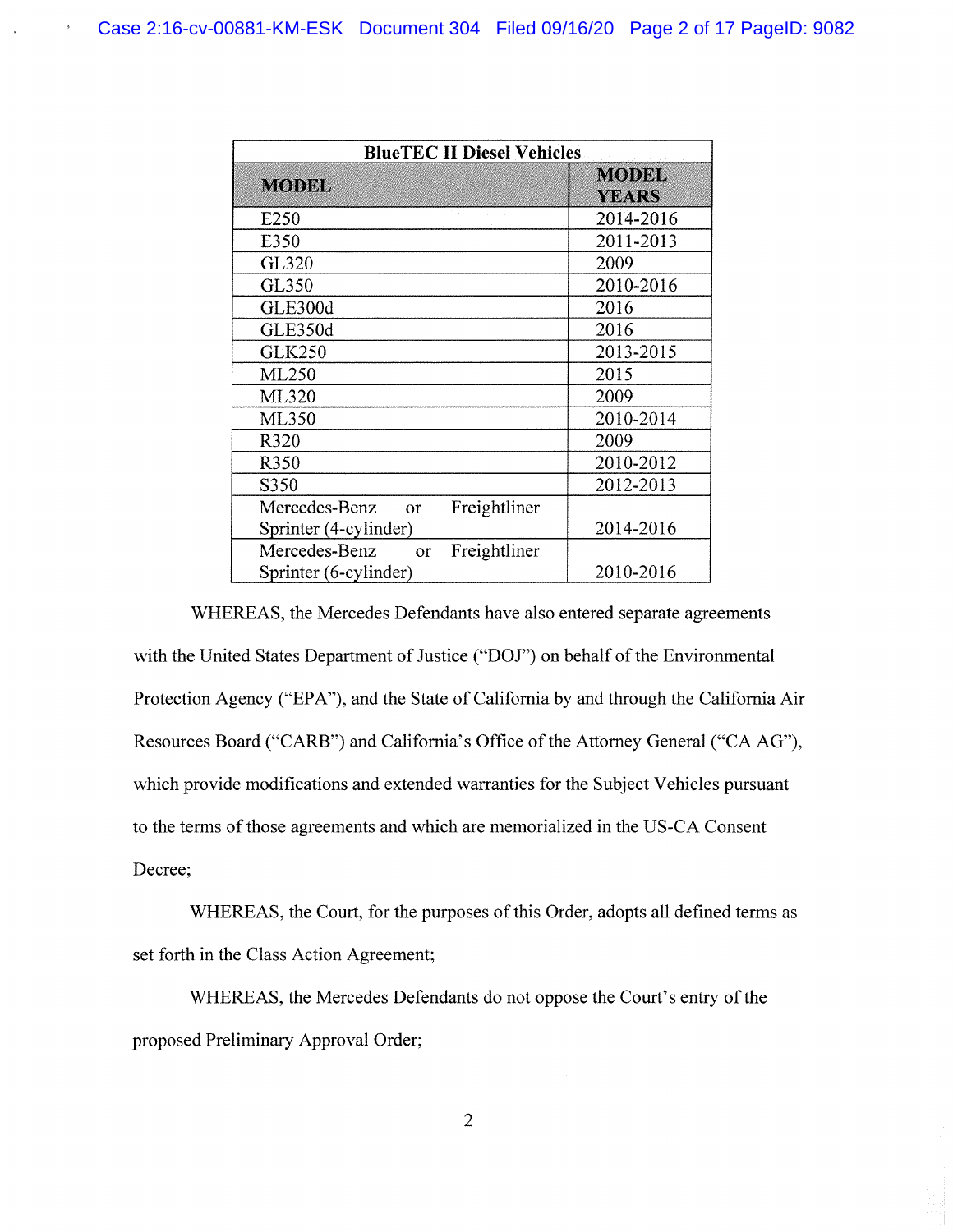WHEREAS, the Court finds that it has jurisdiction over the Action and each of the Parties for purposes of settlement and asserts jurisdiction over the Settlement Class Representatives for purposes of considering and effectuating this Class Action Settlement;

WHEREAS, the Court, having reviewed and considered all of the submissions, briefs, reports, declarations, and presentations made and submitted in connection with the Motion; and

WHEREAS, this Court has fully considered the record and the requirements of law, and good cause appearing;

IT IS HEREBY ORDERED, ADJUDGED, and DECREED that the Class Action Settlement (including all terms of the Class Action Agreement and exhibits thereto) is hereby PRELIMINARILY APPROVED. The Court further finds and orders as follows:

 $1.$ The Class Action Settlement was the result of the Parties' good-faith negotiations. Plaintiffs, by and through Class Counsel, conducted an investigation into the facts and law relating to the matters alleged in their Complaint. There was also extensive pretrial discovery, including depositions, the production of thousands of documents, written responses to dozens of written discovery requests, and multiple litigated discovery disputes. The Class Action Settlement was entered into by experienced counsel and only after extensive arm's length negotiations with the aid of the Mediator, the Honorable Edward Infante (Ret.). The Class Action Settlement appears to be the product of intensive, thorough, serious, informed, and non-collusive negotiations overseen by an experienced mediator; has no obvious deficiencies; and does not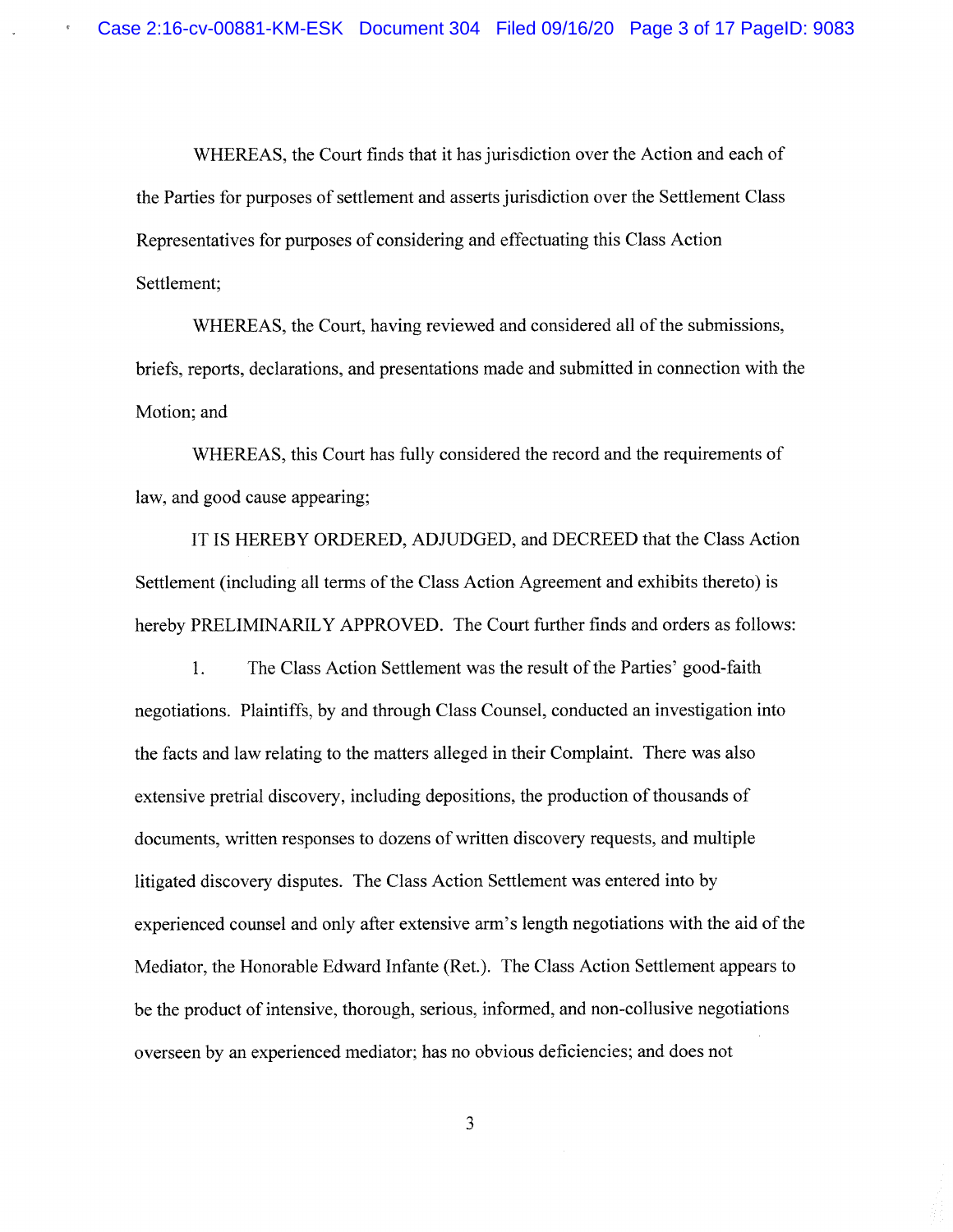improperly grant preferential treatment to the Settlement Class Representatives or segments of the Class. The Class Action Settlement provides meaningful relief to the Class in the form of monetary compensation, and allows the Class to avoid significant costs, uncertainties, delays, and other risks associated with continued litigation, trial, and/or appeal. The Court also expressly finds the Class Action Settlement is not the result of collusion.

 $2.$ The Court finds, for settlement purposes only, that all requirements of Fed. R. Civ. P.  $23(a)$  and  $(b)(3)$  have been satisfied. The Court provisionally certifies, for settlement purposes only and subject to final findings and ratification in the Final Approval Order and the occurrence of the Effective Date, a nationwide Class, including territories of the United States, of all Persons who (1) on or before the Settlement Announcement Date owned or leased, and Registered, a Subject Vehicle, or (2) after the Settlement Announcement Date begin owning or leasing, and Register, a Subject Vehicle for which an Approved Emission Modification has not been installed. The following entities and individuals are excluded from the Class:

 $(a)$ The Mercedes Defendants and their officers, directors, and employees; the Mercedes Defendants' corporate affiliates and corporate affiliates' officers, directors, and employees; their distributors and distributors' officers, directors, and employees;

Judicial officers and their immediate family members and  $(b)$ associated court staff assigned to this case;

 $\overline{4}$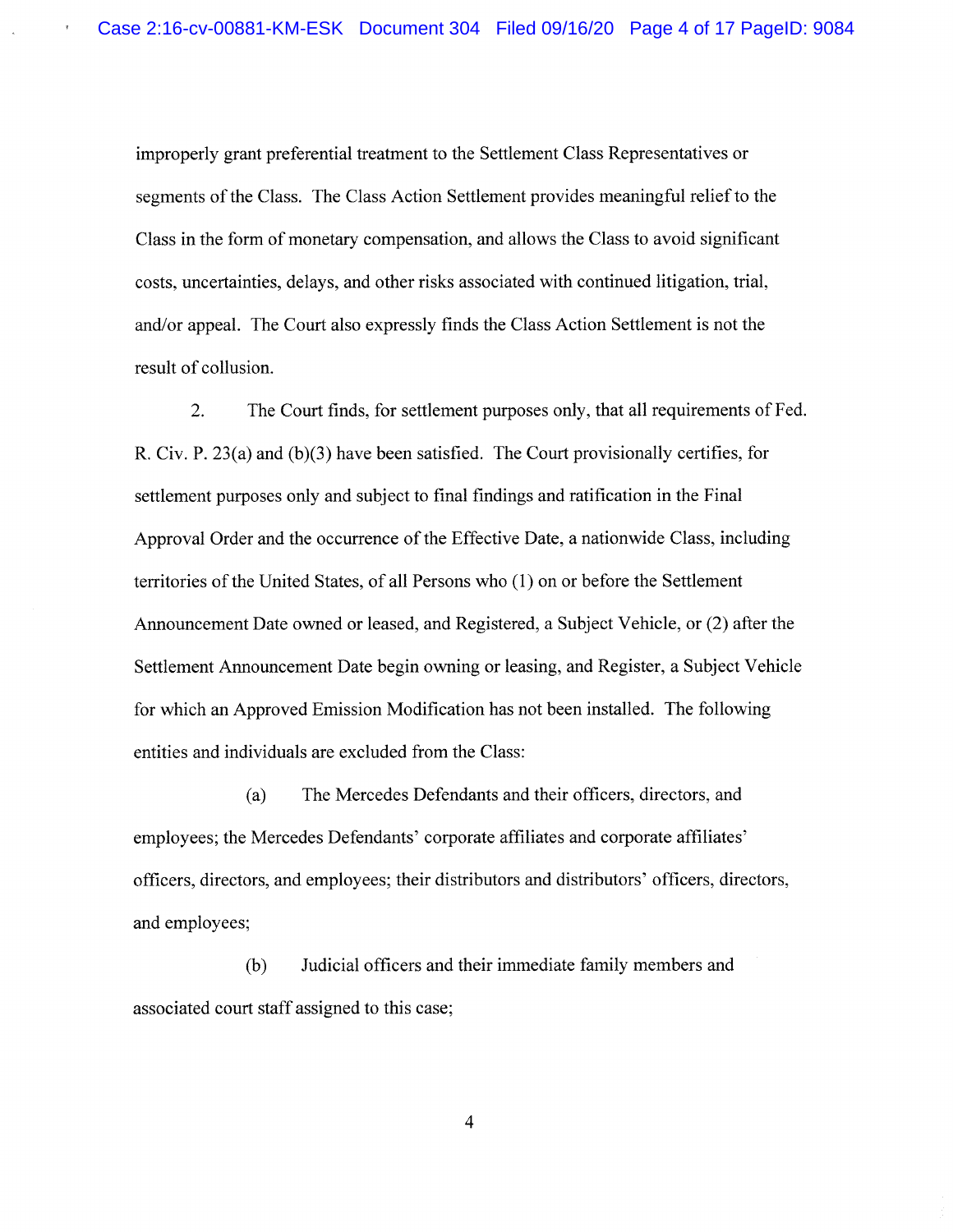$(c)$ Persons who have settled with, released, or otherwise had claims adjudicated on the merits against the Mercedes Defendants arising from the same allegations or circumstances as the BlueTEC Diesel Matter; and

 $(d)$ All Persons otherwise in the Class who timely and properly exclude themselves from the Class as provided in the Class Action Agreement.

This Court finds that the requirements of Rule  $23(a)$  are satisfied for 3. settlement purposes only, as follows:

 $(a)$ Pursuant to Fed. R. Civ. P.  $23(a)(1)$ , the Class is so numerous that joinder of all members is impracticable;

 $(b)$ Pursuant to Fed. R. Civ. P.  $23(a)(2)$  and  $23(c)(1)(B)$ , the Court determines that there are common issues of law and fact for the Class;

Pursuant to Fed. R. Civ. P.  $23(a)(3)$ , the claims of the Settlement  $(c)$ Class Representatives are typical of the claims of the Class Members; and

Pursuant to Fed. R. Civ. P.  $23(a)(4)$ , the Settlement Class  $(d)$ Representatives will fairly and adequately protect and represent the interests of all of the Class Members, and the interests of the Settlement Class Representatives are not antagonistic to those of the Class. The Settlement Class Representatives are represented by counsel who are experienced and competent in the prosecution of complex class action litigation.

The Court further finds that the requirements of Rule  $23(b)(3)$  are satisfied 4. for settlement purposes only, as follows: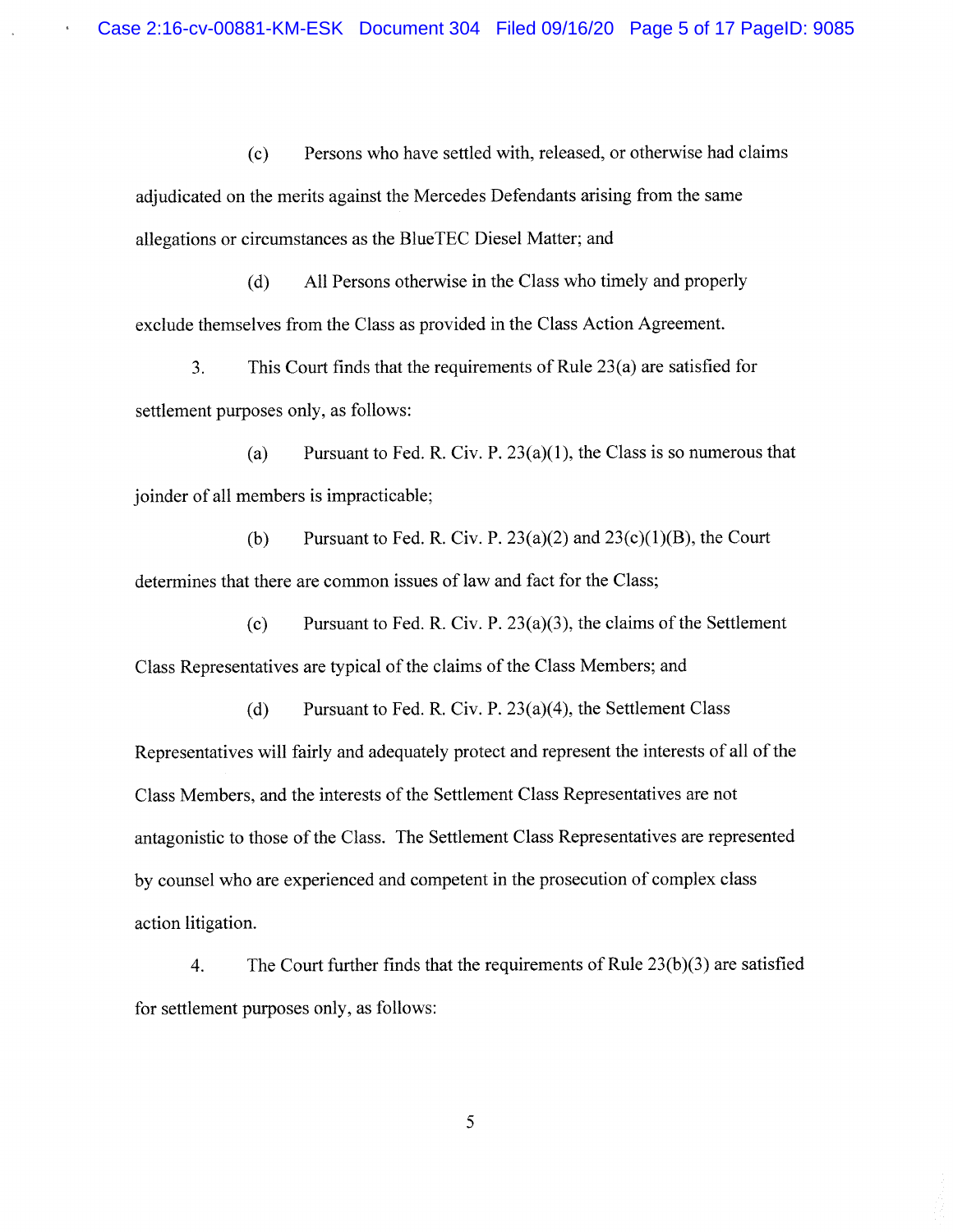$(a)$ Ouestions of law and fact common to the Class Members, as described above, predominate over questions that may only affect individual Class Members;

 $(b)$ A class action is superior to all other available methods for the fair and efficient adjudication of this controversy; and

> The Class is ascertainable.  $(c)$

5. The Court appoints the firms Carella, Byrne, Cecchi, Olstein, Brody & Agnello, PC; Hagens Berman Sobol Shapiro LLP; and Seeger Weiss LLP as counsel for the Class pursuant to Rule  $23(g)$ . The Court has considered all of the factors listed in Rule  $23(g)(1)$  and finds that these firms are competent and capable of exercising their responsibilities as Class Counsel for the provisionally certified settlement Class, will fairly and adequately represent the interests of the Class under Rule  $23(a)(4)$ , have done so, and are adequate under Rule  $23(g)(1)$  and (4) to implement and complete the settlement process.

The Court designates the following as Settlement Class Representatives: 6. Catherine Roberts, Adrian Clive Roberts, Keith Hall, Susan Albers, John Lingua, Bobby Hamilton, Scott Morgan, Maryana Melnyk, Jeff Findlay, Gustavo Fraga-Errecart, Hassan Zavareei, Terry Garmey, Charles Wolford, Craig Thorson, Richard Yanus, Thomas Weiss, John Laurino, Freddie T. Holbrook, Robert Trepper, Andrew Deutsch, Wendell A. Dingle, Caroline A. Ledlie, Shelby A. Jordan, Seid Dilgisic, Tiffany Knight, Ulyana Lynevych, Michael Medler, Robert Gershberg, Randolph Rolle, Melanie Johnson, Lars Dannberg, Walter Louis, Jr., and Vincent Minerva.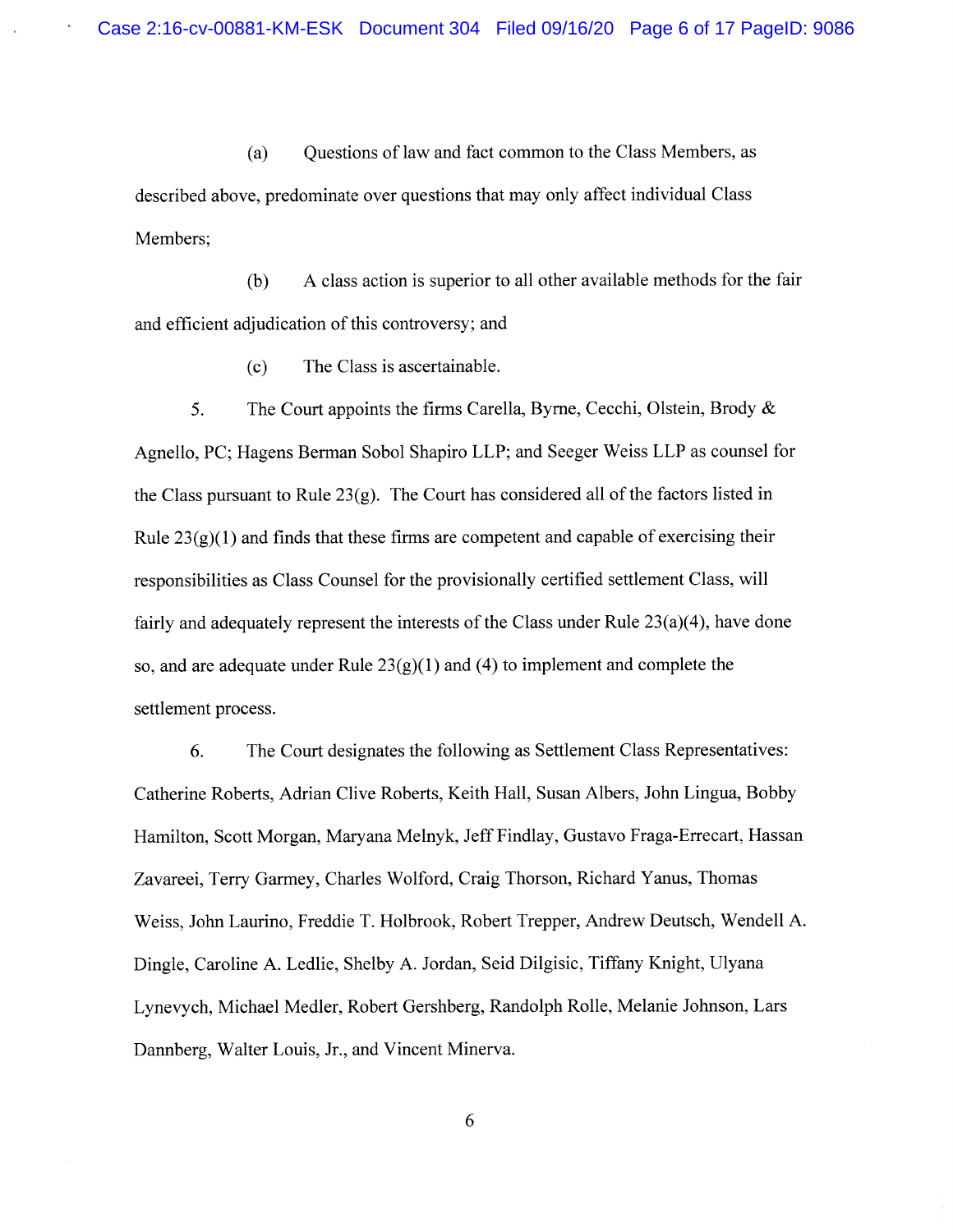$7.$ The Court finds that it will likely be able to approve the proposed settlement under Rule  $23(e)(2)$ . The Court furthermore finds that it will likely be able to certify the class for purposes of judgment on the proposal, for the reasons discussed above.

8. The Court finds that the content, format, and method of disseminating notice, as set forth in the Motion, the Declaration of JND Legal Administration, the Class Action Agreement, and the proposed Long Form Notice, Short Form Notice, and Supplemental Notice of Class Benefits (collectively, the "Class Notice Documents") including direct First Class mailed notice to all known members of the Class deposited in the mail within the later of (a) 15 business days of the Preliminary Approval Order; or (b) 15 business days after a federal district court enters the US-CA Consent Decree—is the best notice practicable under the circumstances and satisfies all requirements provided in Rule  $23(c)(2)(B)$ . The Court approves such notice, and hereby directs that such notice be disseminated in the manner set forth in the Class Action Settlement to the Class under Rule  $23(e)(1)$ .

9. The Court directs that pursuant to Fed. R. Civ. P.  $23(e)(2)$ , a Fairness Hearing shall take place on a date and time to be stated in the Class Notice Documents, which shall be approximately 110 days after the Notice Date, at the United States District Court for the District of New Jersey, located at the Martin Luther King Building  $\&$ United States Courthouse, 50 Walnut Street, Newark, NJ 07102, before this Court, to determine whether the proposed Class Action Settlement is fair, reasonable, and adequate, and whether it should be finally approved by the Court, and whether the

 $\tau$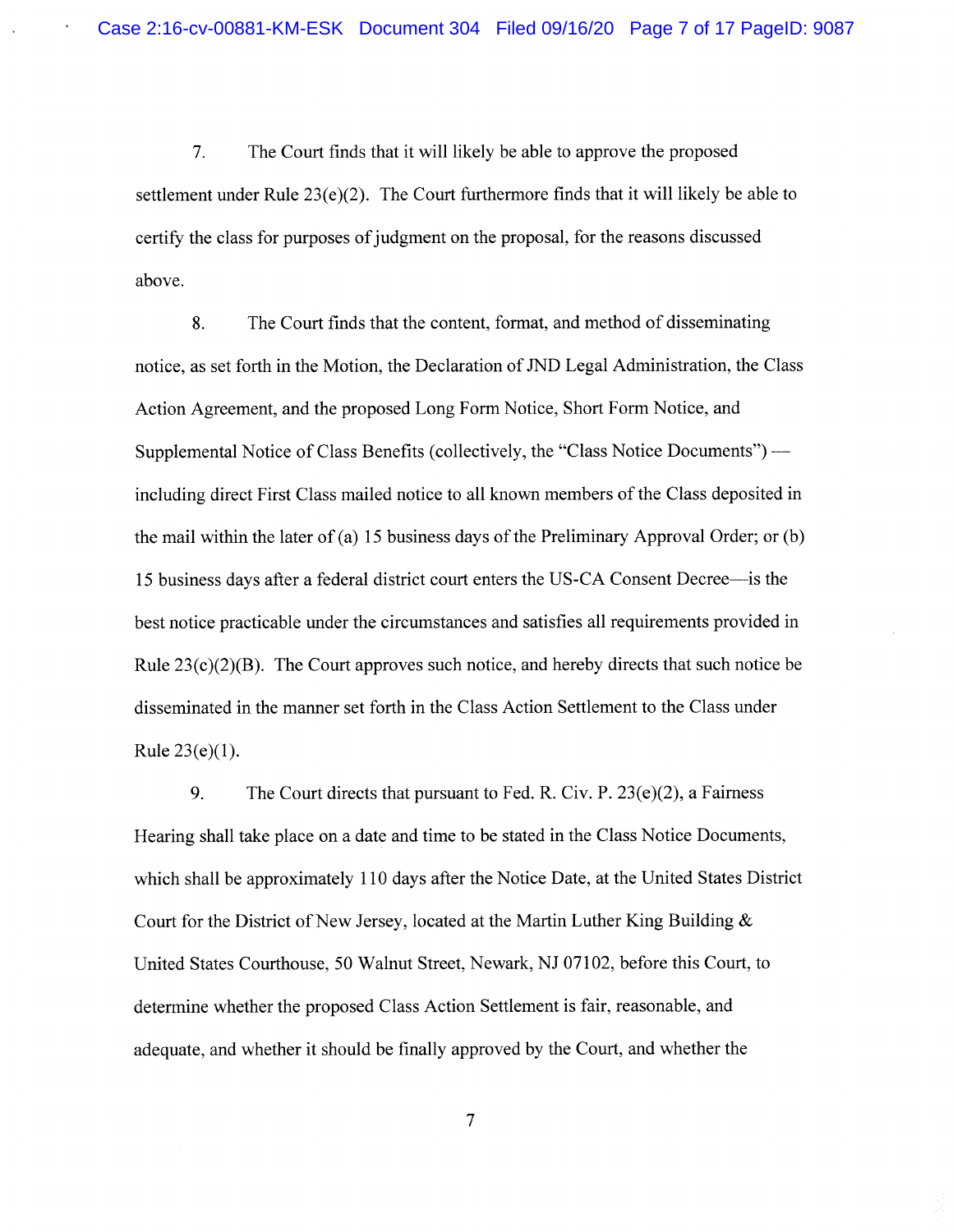Released Claims should be released pursuant to the Class Action Settlement. The Court may, in its discretion, determine to hold the hearing remotely, via Zoom or other equivalent remote platform. In the event the Court determines to do so, instructions concerning the hearing will be posted on the docket and the Settlement Website. The Court will also address Class Counsel's application for an award of Attorneys' Fees and Expenses and Incentive Awards for the Settlement Class Representatives (collectively, the "Fee Application") at that time. Papers in support of final approval of the Class Action Settlement and the Fee Application shall be filed with the Court according to the schedule set forth in Paragraph 16 below. The Fairness Hearing may be postponed, adjourned, or continued by order of the Court without further notice to the Class. After the Fairness Hearing, the Court may enter a Final Approval Order and Final Judgment in accordance with the Class Action Settlement that will adjudicate the rights of the Class Members with respect to the claims being settled.

10. Persons wishing to object to the Class Action Settlement and/or be heard at the Fairness Hearing shall follow the following procedures:

To object, a Class Member, individually or through counsel, must  $(a)$ file a written objection with the Clerk, by mailing the written objection to Martin Luther King Building & United States Courthouse, 50 Walnut Street, Newark, NJ 07101, and serve the written objection on Class Counsel and the Mercedes Defendants' Lead Counsel within 60 days of the Notice Date. The written statement of objection(s) must include: (1) a statement as to whether it applies only to the Class Member, to a specific subset of the Class, or to the entire class, and also state with specificity the grounds for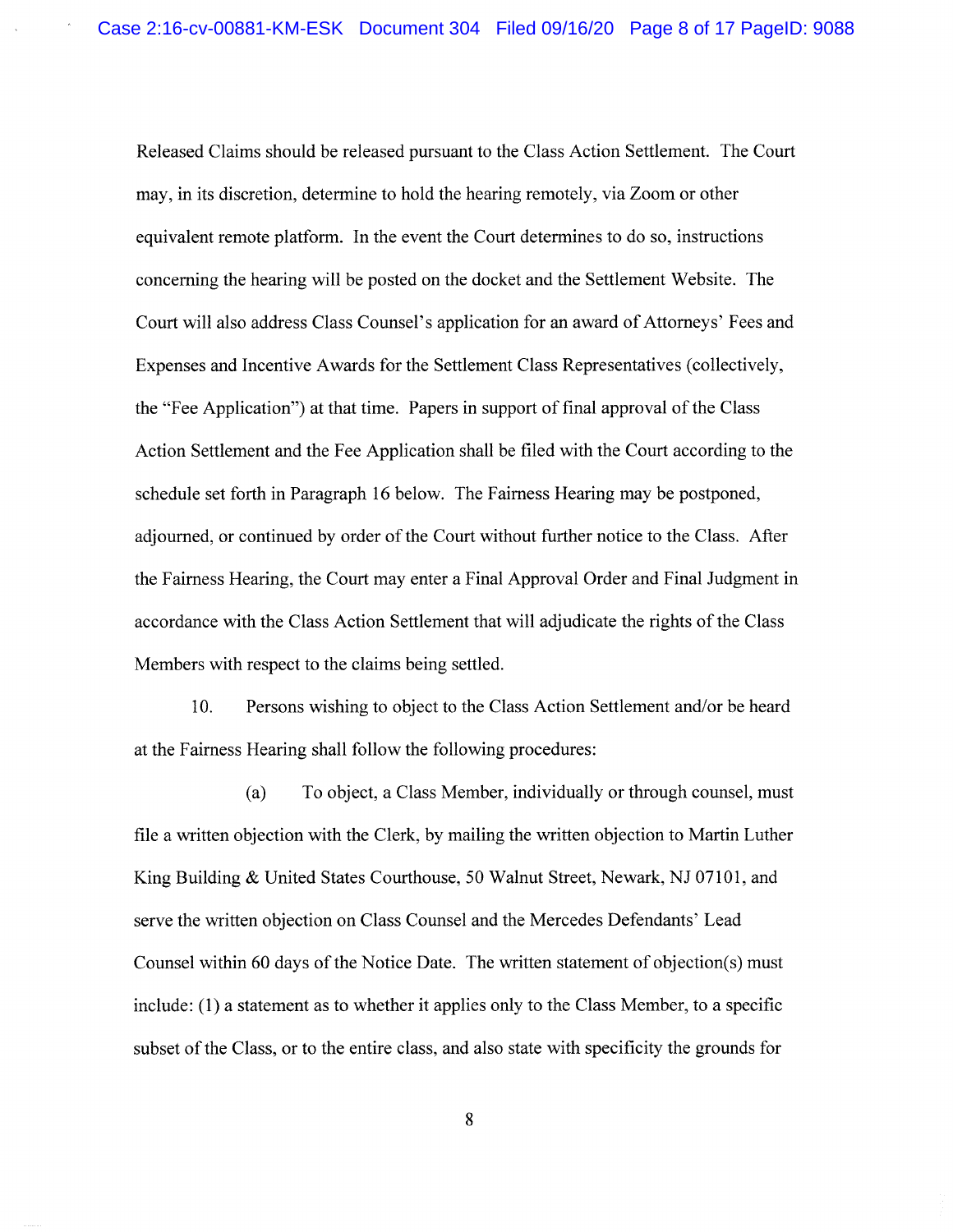the objection, including any evidence and legal authority the Class Member wishes to bring to the Court's attention; (2) the Class Member's printed name, address, and telephone number; (3) the VIN of the Subject Vehicle forming the basis of the Class Member's inclusion in the Class and the beginning and end dates (if applicable) of the Class Member's ownership or lease of the Subject Vehicle; (4) a statement that the Class Member has reviewed the Class definition and has not opted out of the Class; (5) any supporting papers, materials, or briefs the Class Member wishes the Court to consider when reviewing the objection; (6) a statement of whether the Class Member intends to appear at the Fairness Hearing; and (7) a dated "wet" signature not affixed by electronic means. Lawyers asserting objections on behalf of members of the Class must also: (1) file a notice of appearance with the Clerk within 60 days of the Notice Date; (2) file a sworn declaration attesting to his or her representation of each member of the Class on whose behalf the objection is being filed or file (in camera) a copy of the contract between that lawyer and each such member of the Class; and (3) serve copies of the objections on Class Counsel and the Mercedes Defendants' Lead Counsel. Lawyers asserting objections on behalf of members of the Class also must file a sworn declaration that specifies the number of times during the prior five-year period they have objected to a class action settlement on their own behalf or on behalf of a member of the class. Service upon Class Counsel and the Mercedes Defendants' Lead Counsel should be made by mail to the following addresses:

**Class Counsel:** James E. Cecchi Carella, Byrne, Cecchi, Olstein, Brody & Agnello, P.C. 5 Becker Farm Road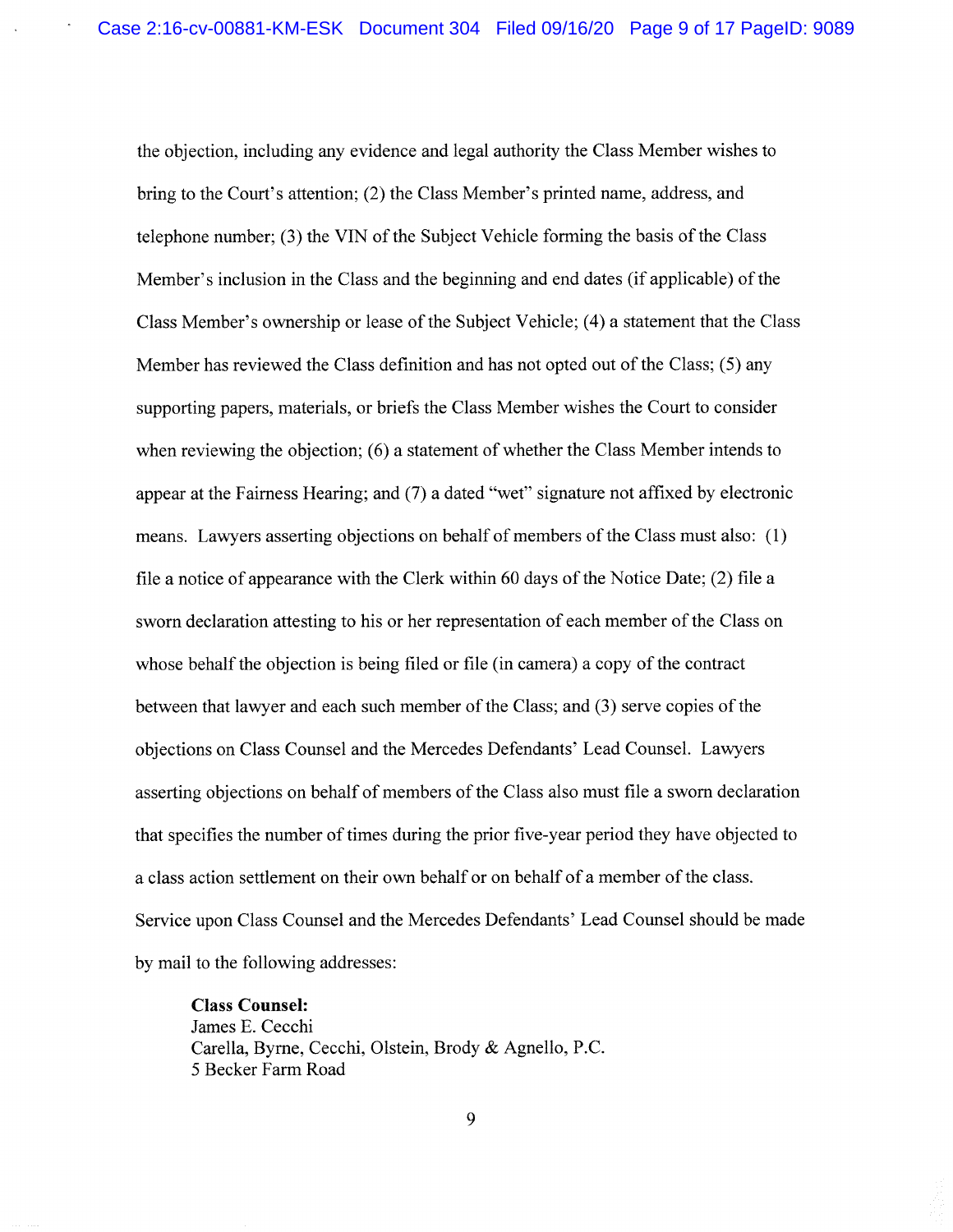Roseland, NJ 07068

**Counsel for the Mercedes Defendants:** Daniel W. Nelson Gibson, Dunn & Crutcher LLP 1050 Connecticut Avenue NW Washington, D.C. 20036

Any member of the Class who files a written objection within 60  $(b)$ days of the Notice Date may also appear at the Fairness Hearing, either in person or through an attorney hired at their expense, to object to the fairness, reasonableness or adequacy of the Class Action Settlement.

Members of the Class or their attorneys intending to appear at the  $(c)$ Fairness Hearing must, within 60 days of the Notice Date, serve on Class Counsel and the Mercedes Defendants' Lead Counsel, and file with the Clerk, a written notice of intent to object, which includes: (i) the name, address and telephone number of the Class Member and, if applicable, the name, address and telephone number of the Class Member's attorney (who must file a Notice of Appearance); (ii) the objection, including any papers in support thereof, and all of the materials required by Paragraph  $10(a)$  of this Order; and (iii) the name and address of any witnesses to be presented at the Fairness Hearing, together with a statement as to the matters on which they wish to testify and a summary of the proposed testimony.

Any Class Member who does not timely file and serve a notice of  $(d)$ intent to object, and any witness not identified in the notice of intent to object, shall not be permitted to appear at the Fairness Hearing, except for good cause shown.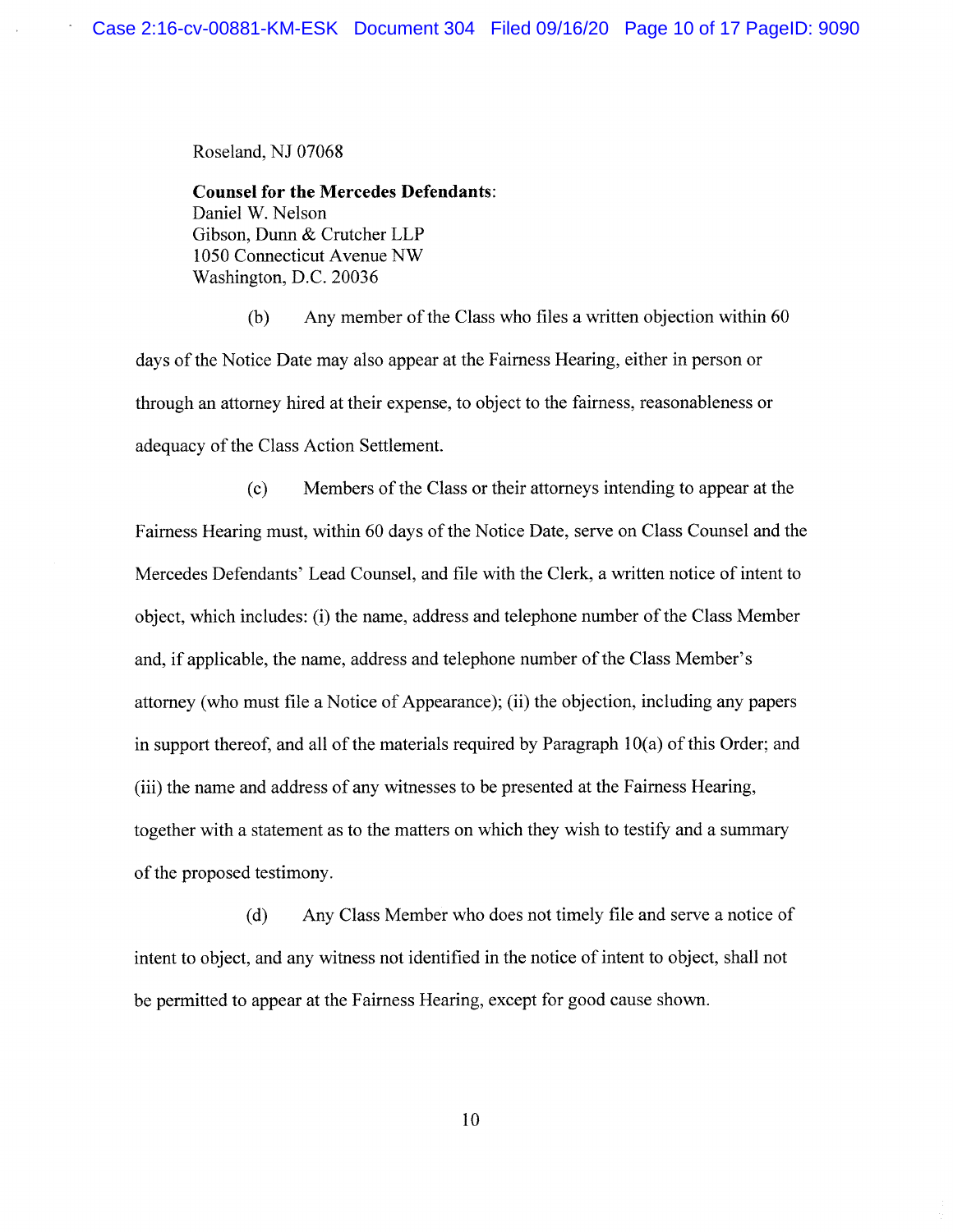Members of the Class who elect not to participate in the Class Action 11. Settlement must submit a written request for exclusion that is postmarked within 60 days of the Notice Date. To validly opt out from the Class, a Person must personally sign, date, and send a written request to opt out stating "I have reviewed the Long Form Notice and wish to exclude myself from the Class in In re Mercedes-Benz Emissions Litigation, 2:16-cv-0881" (or substantially similar clear and unambiguous language) to the Settlement Administrator at MB Blue Tec Settlement - Exclusions c/o JND Legal Administration, PO Box 91385, Seattle, WA 98111. The written request to opt out must include the Person's name, address, telephone number, and VIN of the Subject Vehicle forming the basis of the Person's inclusion in the Class, a statement as to whether the Person owns/owned or leases/leased the Subject Vehicle, and a "wet" signature not affixed by electronic means. The Parties retain discretion to determine whether any optout request substantially complies with the requirements above. The Settlement Administrator will provide bi-weekly summary reports and copies of all opt-out requests to Class Counsel and the Mercedes Defendants' Lead Counsel. Opt-out requests that are signed by an attorney but not by the Person requesting to be excluded from the Class are invalid.

Any Class Member failing to properly and timely mail such a written 12. notice of exclusion shall be automatically included in the Class and shall be bound by all the terms and provisions of the Class Action Agreement, including the Release and Final Approval Order. The Parties retain discretion to determine whether any opt-out requests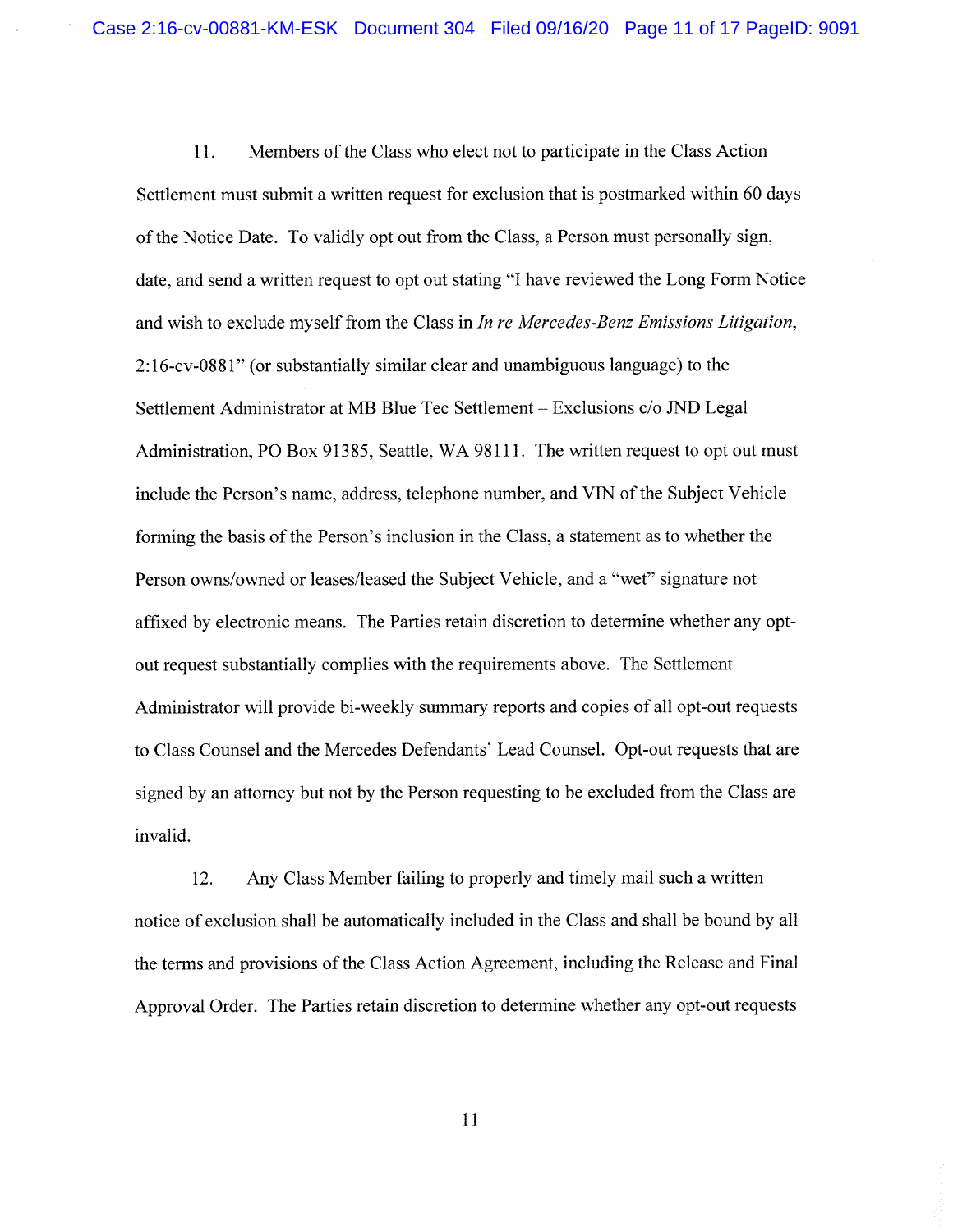comply with the requirements stated in this order. The Court shall resolve any disputes between the Parties concerning Section 7 of the Class Action Agreement.

Opting out and objecting are mutually exclusive options. Any Person who 13. opts out may not also object to the Class Action Settlement, and any objection filed by a Person who has opted out will be disregarded.

The Court finds that the Claim Form attached to the Class Action 14. Agreement as Exhibit 4, and the amount of time provided to Class Members to submit Valid Claims for Class Member Payments, are fair, reasonable, and adequate.

JND Legal Administration is hereby appointed as the Settlement 15. Administrator and shall perform all of the duties of the Settlement Administrator set forth in the Class Action Settlement.

The Court adopts the following schedule for disseminating notice, filing 16. claims, requesting exclusions from the class, filing objections to the Class Action Settlement, filing the motion for final approval, and application for fees and expenses. The Court directs the Parties to insert calendar dates in the Class Notice Documents based on the actual Notice Date; in the event a date would fall on a weekend or holiday, the parties shall use the next business day.

| Event                                                        | <b>Proposed Date</b>                                                                                                                            |
|--------------------------------------------------------------|-------------------------------------------------------------------------------------------------------------------------------------------------|
| Class Notice Program and Claims Period<br>begins             | Within 15 business days after the entry of<br>the Preliminary Approval Order or the<br>entry of the US-CA Consent Decree,<br>whichever is later |
| Motion for Attorneys' Fees and Expenses<br>Application filed | 30 days after Notice Date                                                                                                                       |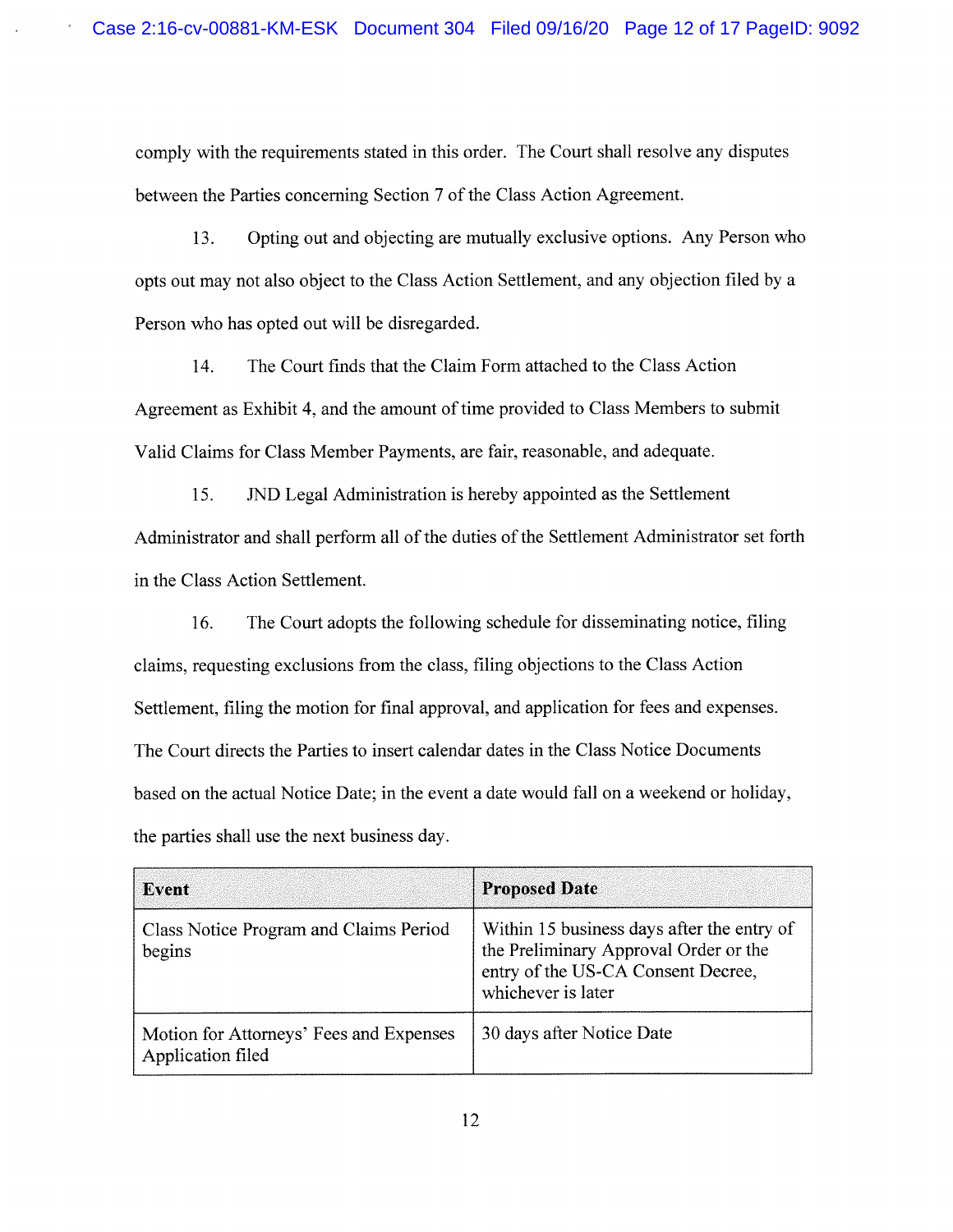| Objection and Opt-Out Deadline  | 60 days after Notice Date  |
|---------------------------------|----------------------------|
| Motion for Final Approval filed | 90 days after Notice Date  |
| <b>Fairness Hearing</b>         | 110 days after Notice Date |

17. The deadlines set forth in this Preliminary Approval Order and the Class Notice Documents, including, but not limited to, the date of the Fairness Hearing, may be extended by Order of the Court, for good cause shown, without further notice to members of the Class, except that notice of any such extensions shall be included on the Settlement Website. Members of the Class should check the Settlement Website regularly for updates and further details regarding extensions of these deadlines.

18. Pending the Fairness Hearing, all litigation and discovery proceedings in the Action pertaining to the Mercedes Defendants, other than proceedings necessary to carry out or enforce the terms and conditions of the Class Action Settlement and this Preliminary Approval Order, are stayed pending further order of the Court.

19. Pending final determination of whether the Class Action Settlement should be approved, the Settlement Class Representatives and members of the Class, or any of them, are prohibited from directly, indirectly, derivatively, in a representative capacity, or in any other capacity, commencing, prosecuting, or continuing any other action in any forum (state or federal) against any of the Released Parties in any court or tribunal asserting any of the Released Claims (as that term is defined in the Class Action Agreement).

Class Counsel and the Mercedes Defendants' Lead Counsel are authorized 20. to take, without further Court approval, all necessary and appropriate steps to implement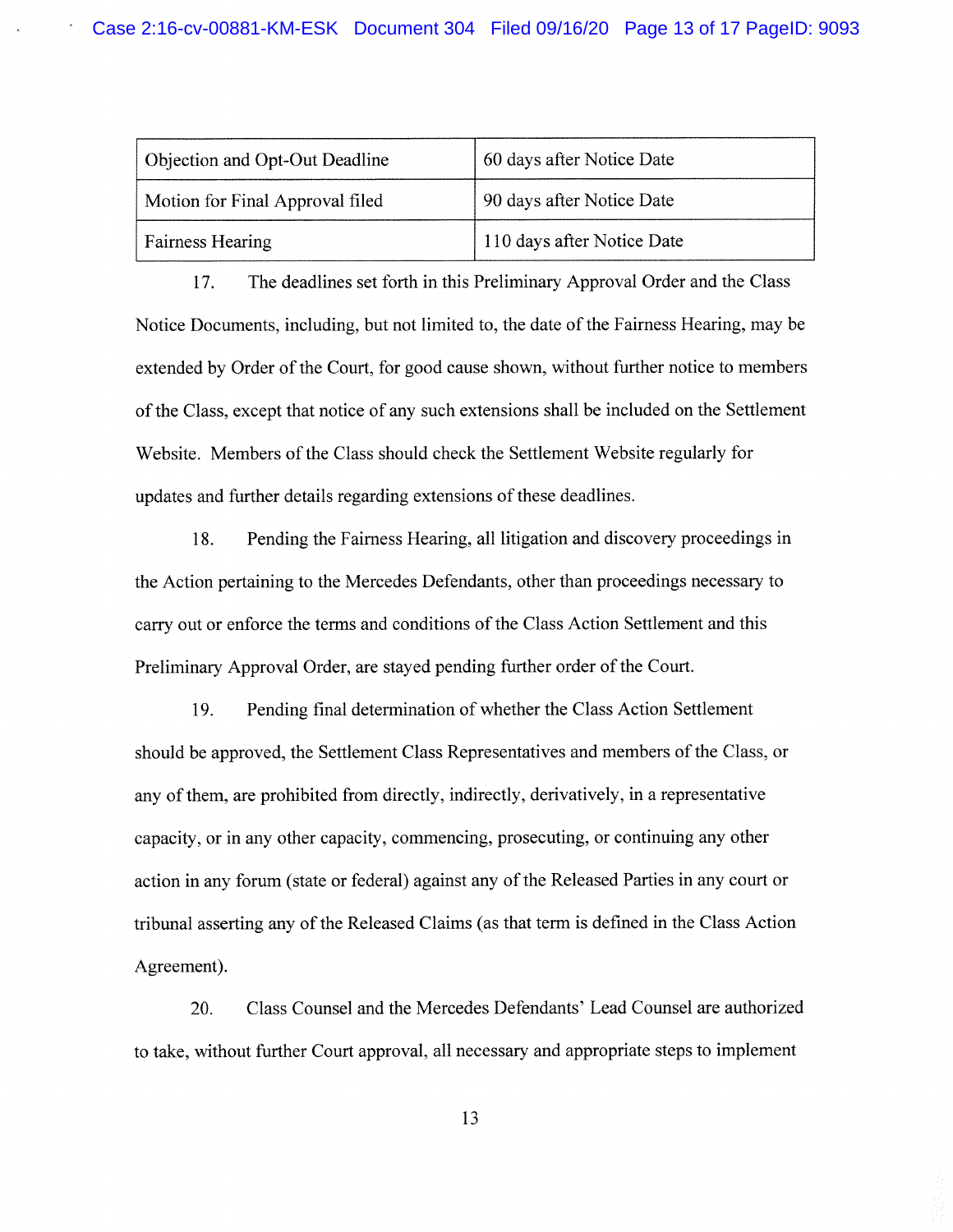the Class Action Settlement including the approved Class Notice Program as well as any additional notice the Parties deem necessary.

Class Counsel and Mercedes Defendants' Lead Counsel are hereby 21. authorized to use all reasonable procedures in connection with approval and administration of the Class Action Settlement that are not materially inconsistent with the Preliminary Approval Order or the Class Action Settlement, including making, without further approval of the Court, minor changes to the Class Action Settlement, to the form or content of the Long Form Notice, Short Form Notice, or other notice materials, or to any other exhibits that the Parties jointly agree are reasonable or necessary.

22. The Court authorizes the Settlement Administrator through data aggregators or otherwise, to request, obtain, and utilize vehicle registration information from the Department of Motor Vehicles for all 50 states, the District of Columbia, Puerto Rico, Guam, the U.S. Virgin Islands and all other United States territories and/or possessions for the purposes of determining the identity of and contact information for purchasers and lessees of Subject Vehicles. Vehicle registration information includes, but is not limited to, owner/lessee name and address information, registration date, year, make, and model of the vehicle. The Settlement Administrator is ordered to take all necessary steps to have this information in its possession by October 15, 2020, and the Departments of Motor Vehicles are asked to cooperate with the Settlement Administrator in complying with this Preliminary Approval Order. The information referenced in this Paragraph is needed on an expedited basis to ensure proper coordination with notices required under the US-CA Consent Decree.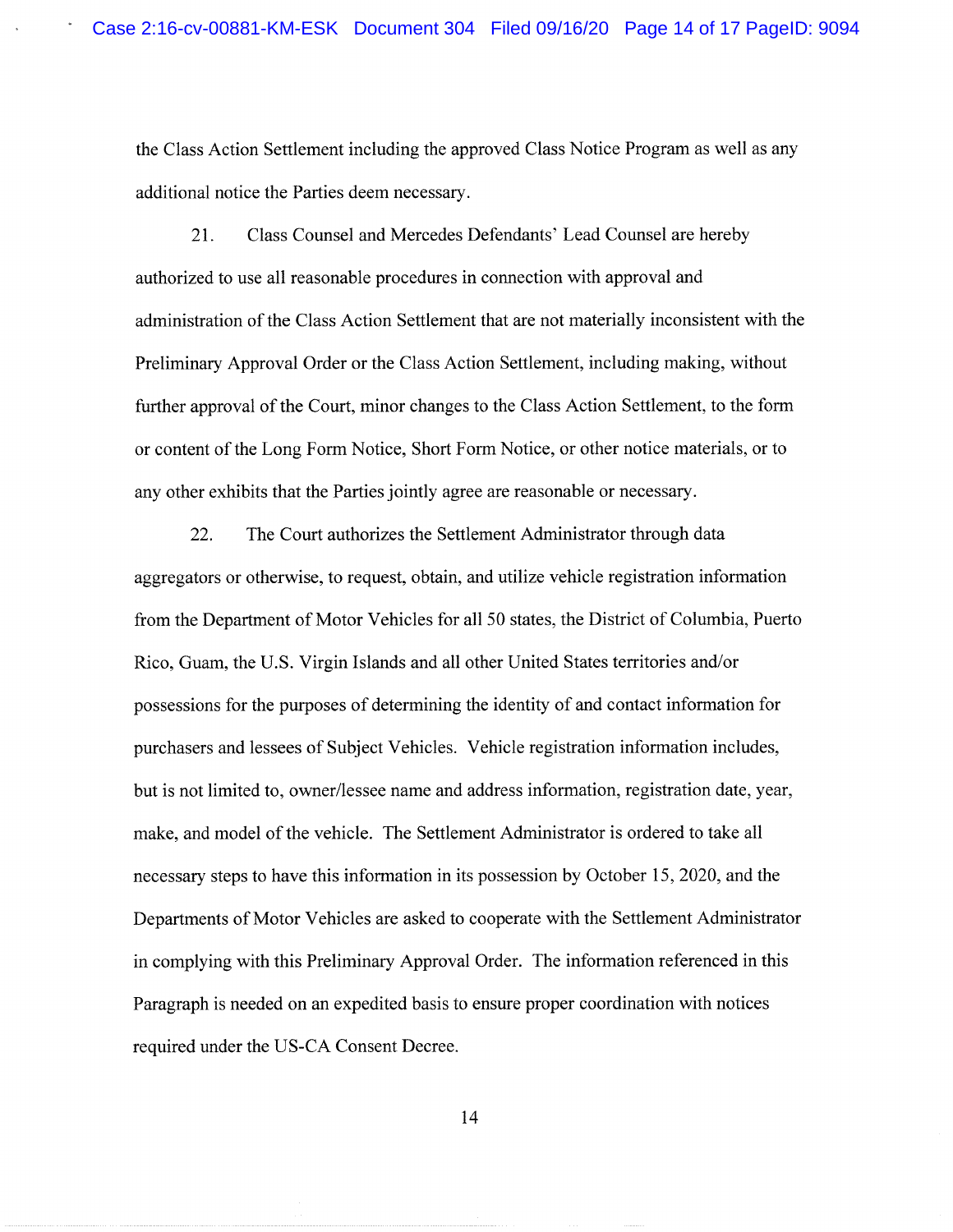Due to the interrelationship of these proceedings with notices and other 23. matters related to the US-CA Consent Decree, the Court finds good cause to expedite implementation of this Preliminary Approval Order—including quick retrieval of vehicle registration and contact information from the Departments of Motor Vehicles to facilitate prompt class notice, as referenced above. As such, this Preliminary Approval Order shall be deemed approved, accepted, and ordered by the Court until and unless there is a timely objection and the Court explicitly sustains that objection. Furthermore any objection or other motion relating to this Preliminary Approval Order must be filed within 5 days of the date of this Preliminary Approval Order. Further, any response must be filed within 5 days of the objection or other motion. No further briefing relating to an objection or other motion regarding this Preliminary Approval Order will be allowed, unless ordered by the Court. The Court will endeavor (consistent with its calendar) to expeditiously adjudicate any objection or other motion.

In the event the Court does not grant final approval to the Class Action 24. Settlement, or if for any reason the Parties fail to obtain a Final Approval Order as contemplated in the Class Action Settlement, or the Class Action Settlement is terminated pursuant to its terms for any reason, or the Effective Date does not occur for any reason, then the following shall apply:

All orders and findings entered in connection with the Class Action  $(a)$ Settlement shall become null and void and have no force and effect whatsoever, shall not be used or referred to for any purposes whatsoever, and shall not be admissible or discoverable in this or any other proceeding;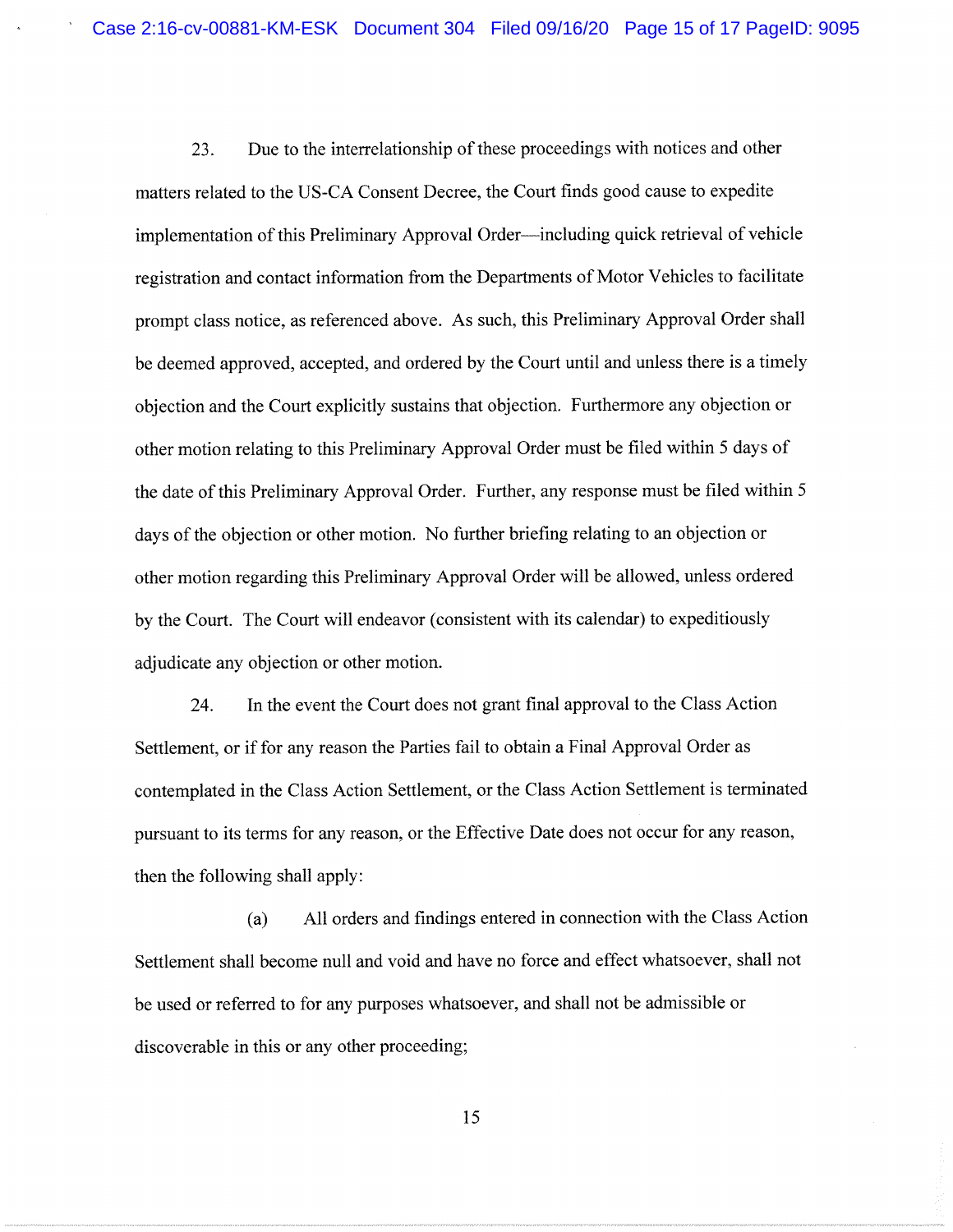$(b)$ The provisional certification of the Class for settlement purposes pursuant to this Preliminary Approval Order shall be vacated automatically, and the Action shall proceed as though the Class had never been certified pursuant to this Class Action Settlement and the related findings had never been made;

Nothing contained in this Preliminary Approval Order is, or may  $(c)$ be construed as, a presumption, concession, or admission by or against the Mercedes Defendants or the Settlement Class Representatives of any default, liability, or wrongdoing as to any facts or claims alleged or asserted in the Action, or in any actions or proceedings, whether civil, criminal or administrative, including, but not limited to, factual or legal matters relating to any effort to certify the Action as a class action;

Nothing in this Preliminary Approval Order or pertaining to the  $(d)$ Class Action Settlement, including any of the documents or statements generated or received pursuant to the Claims Program, shall be used as evidence in any further proceeding in this Action, including, but not limited to, motions or proceedings seeking treatment of the Action as a class action;

All of the Court's prior Orders having nothing whatsoever to do  $(e)$ with the Class Action Settlement shall, subject to this Preliminary Approval Order, remain in force and effect; and

The Parties will be returned to their positions status quo ante as of  $(f)$ the date immediately before the Parties' execution of the Class Action Agreement.

The Court shall retain continuing jurisdiction over these proceedings for 25. the benefit of the Class in accordance with this Preliminary Approval Order.